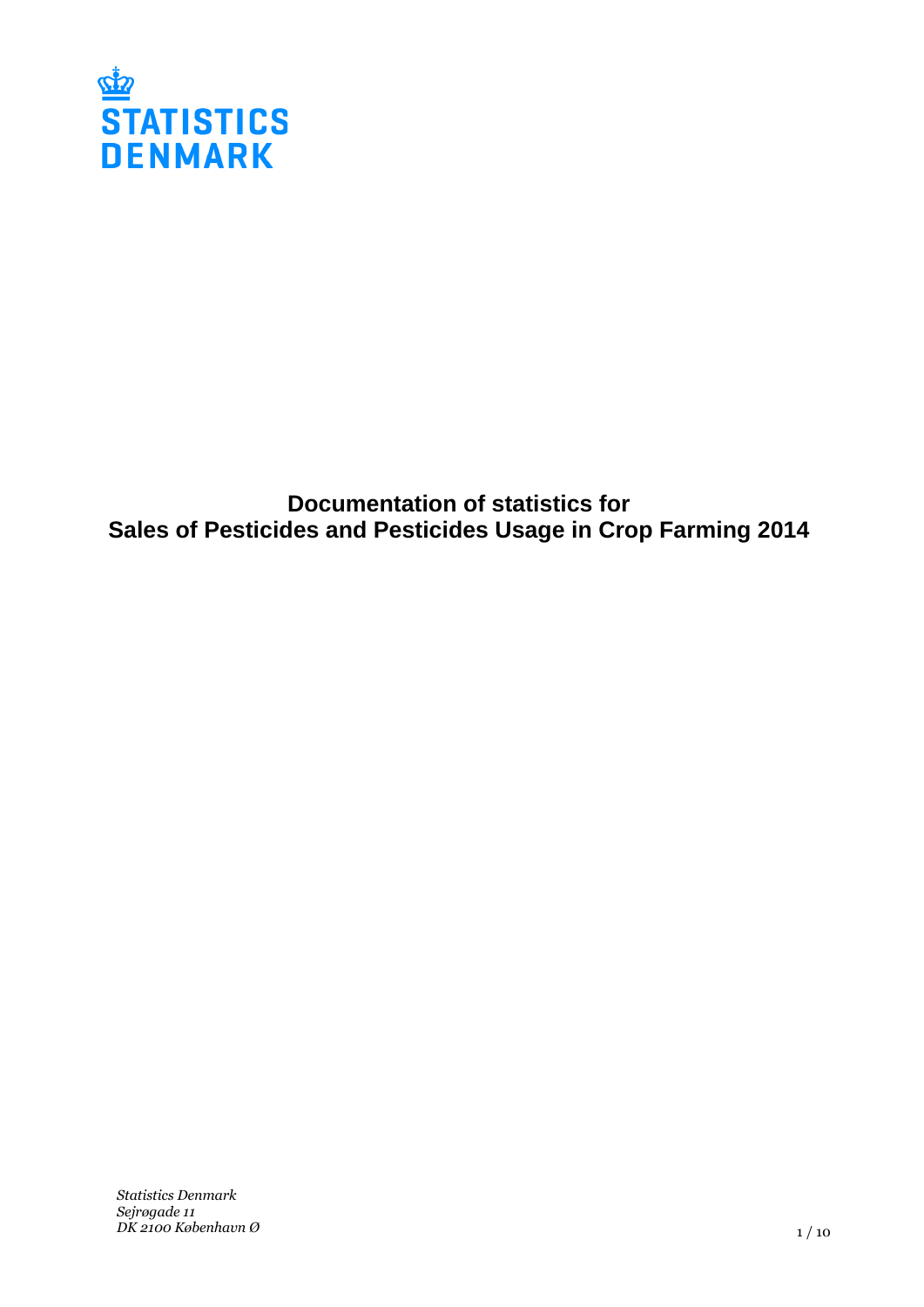

# **1 Introduction**

The purpose of the statistics is to show changes in sales of pesticides and developments in the use of pesticides in crop farming. The statistics have been produced since 1992. The statistics for 1992 show the figures for the years 1981-1991. As regards sales of pesticides, Statistics Denmark has figures from 1975. The Danish Environmental Protection Agency has been collecting sales figures since 1956/57. Since 2002 only main figures have been published in annual publications.

# **2 Statistical presentation**

The sales statistics show developments in the sales of pesticides by area of use: crop protection, wood protection and other protection. Sales of pesticides are estimated in tonnes of active substances, tonnes of pesticides and number of products. The figures are indexed. The statistics on the use of pesticides in crop farming show changes in sales of pesticides analysed by herbicides, plant growth regulators, fungicides and insecticides. The figures for the use of pesticides in crop farming are compiled in tonnes of active substances and kilogrammes of active substances per hectare. These figures are indexed. Furthermore, the figures are calculated as kilogrammes of active substances per hectare per application. Finally, statistics of frequency of application per hectare by crop products, pesticide groups and types of farming are compiled. From 2002 only main figures compiled in the Environmental Protection Agency have been published.

## **2.1 Data description**

The statistics show the development in sale and use of pesticides in crop farming. The statistic is compiled on the basis of primary data on all legal substances used in farming, both regarding quantities and active substances in these

## **2.2 Classification system**

Work in progress.

## **2.3 Sector coverage**

Agriculture.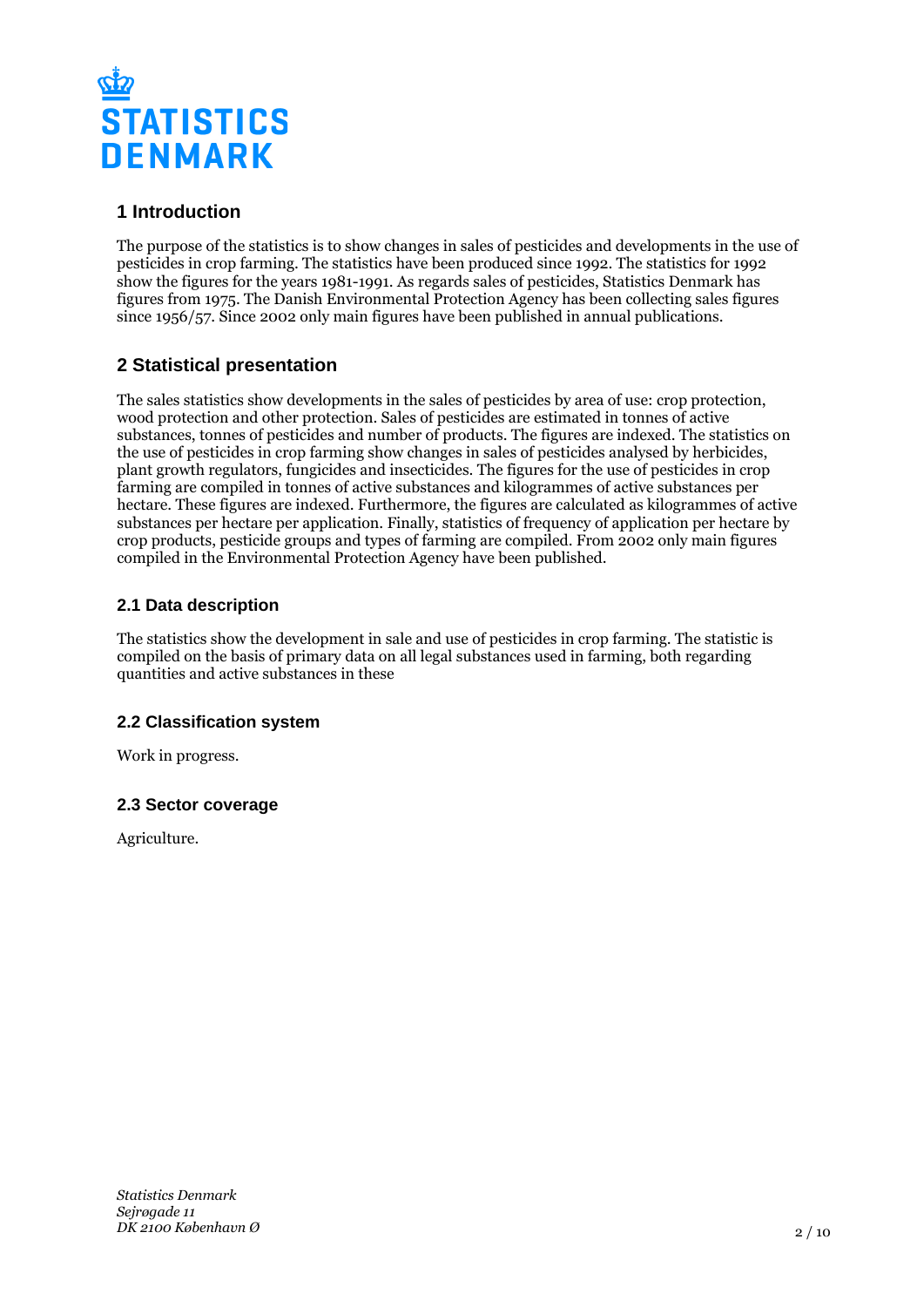

#### **2.4 Statistical concepts and definitions**

Sales of pesticides are estimated in tonnes of active substances, tonnes of pesticides and number of products. The domestic production excludes exports. The sold quantities can vary from the use because of changes in stocks. The changes in stocks can sometimes be considerable, e.g. in connection with notices of tax increases.

The use of pesticides in crop farming is estimated in tonnes of active substances and kilogrammes of active substances per hectare. Furthermore, the figures are calculated on kilogrammes of active substances per hectare per application. Finally, statistics of frequency of application per hectare by crop products, pesticide groups and types of farming are compiled.

Only the products that are used in the field crops for combating weeds, diseases and vermin and for regulating plant growth are included in the calculation of the use of pesticides in crop farming. The areas treated with pesticides in crop farming consist of arable land with cereal, dried pulses, root crops, seeds for industrial use, seeds for sowing, green maize, grass and clover field in rotation, green fodder and vegetables grown in the open. Arable lands for fruit and soft fruit, nursery areas, permanent grassland and greenhouse plant production are not included. Fallow land is not included. From 1997 onwards, the organic areas are not included. The area covered in the statistics includes 97 per cent of the arable land in rotation in 1999.

The pesticides used in crop farming account for 80 per cent of the sales of pesticides in 1999. The Danish Environmental Protection Agency and the Danish Crop Protection Association assess how many pesticides are used in crop farming.

The indicator of frequency of application is used as an indicator of the general environmental impact of pesticides. This indicator includes the volume of active ingredients sold, spraying frequency and the area of arable land in Denmark.

Variables included:

Pesticide Active Ingredient:

Pesticide use: total sales of a given pesticide in a given year for use in crop farming.

Total area of arable land in rotation in Denmark in crop farming (hectare).

Frequency of application (calculated number of applications per year based on annual statement from industry describing the total volume of products sold).

Recommended rate of application per hectare cultivated.

General knowledge of patterns of use.

Total volume of pesticide usage in crop farming.

Methods for combining variables:

Frequency of Application (FA) = (kg a.iij/rate)i x 1000 hectarej

Kg active substances per hectare per application=(totalj/hectarej)/FA

where: rate =recommended application rate per hectare cultivated (kg a.i./hectare) hectare = area of arable land in Denmark i =a certain pesticide active ingredient  $\mathbf{i} =$ a particular year (e.g., 1985) total=pesticide usage in crop farming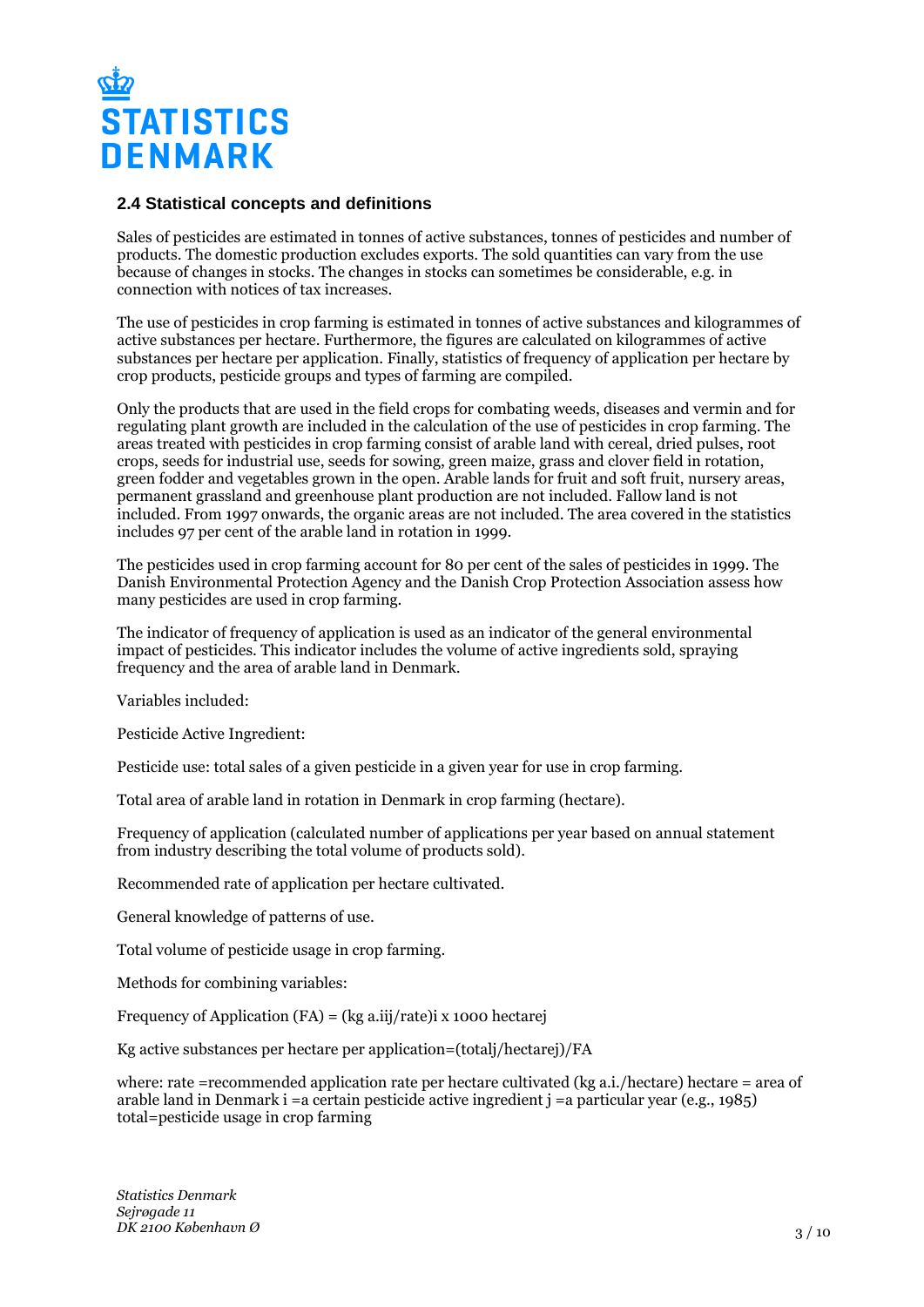

## **2.5 Statistical unit**

Legal entities

## **2.6 Statistical population**

The sales statistics are compiled on the basis of primary data submitted by the Environmental Protection Agency, which collects information about the annual sales of pesticides from all the 116 producers and importers which have been approved by the Agency. The domestic production excludes exports. Subsequently, the data are summarised before being published.

The statistics on the use of pesticides in crop farming are compiled on the basis of data reported by producers and importers. Only products which are used in field crops for combating weeds, diseases and vermin and for regulating plant growth are included. They are estimated to account for 88 per cent of the total sales of pesticides for crop protection. The products intended for other outdoor purposes (e.g. fruit growing and market gardens) are as far as possible excluded.

The Environmental Protection Agency makes an assessment of the pesticides sold by crop type. Data on areas with the respective crops are extracted from the annual agricultural and horticultural census.

#### **2.7 Reference area**

Denmark.

#### **2.8 Time coverage**

1981-

## **2.9 Base period**

Not relevant for these statistics.

#### **2.10 Unit of measure**

Kilo.

## **2.11 Reference period**

Year.

## **2.12 Frequency of dissemination**

Annually.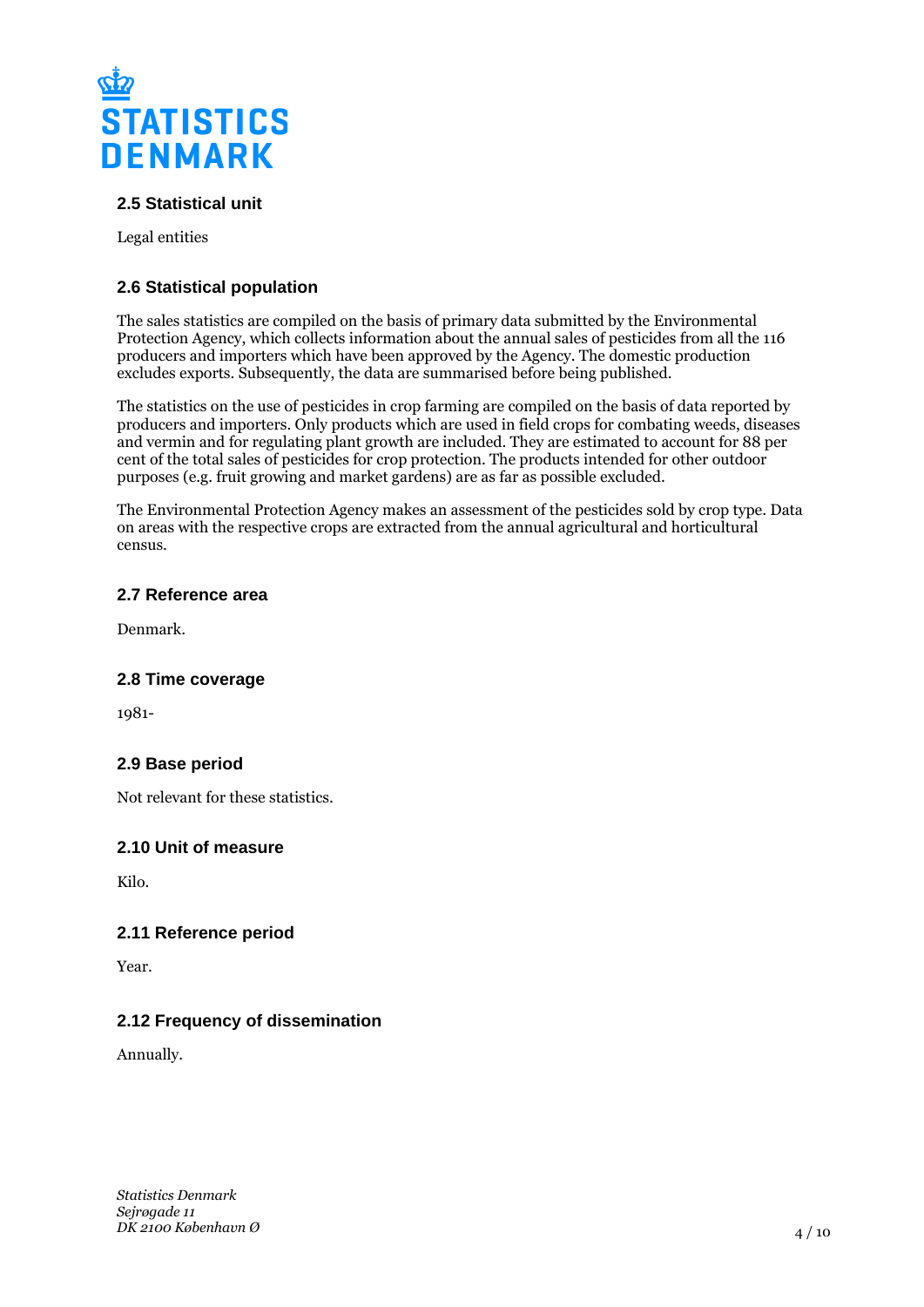

## **2.13 Legal acts and other agreements**

The Act on Statistics Denmark (Lov om Danmarks Statistik), Section 6.

## **2.14 Cost and burden**

Irrelevant in this survey.

## **2.15 Comment**

For further information please contact Statistics Denmark.

# **3 Statistical processing**

Not relevant. Data gathered and manipulated by other public agency.

## **3.1 Source data**

The sales statistics are compiled on the basis of primary data submitted by the Environmental Protection Agency, which collects information about the annual sales of pesticides from all the 116 producers and importers which have been approved by the Agency. The domestic production excludes exports. Subsequently, the data are summarised before being published. The statistics on the use of pesticides in crop farming are compiled on the basis of data reported by producers and importers. Only products which are used in field crops for combating weeds, diseases and vermin and for regulating plant growth are included. They are estimated to account for 88 per cent of the total sales of pesticides for crop protection. The products intended for other outdoor purposes (e.g. fruit growing and market gardens) are as far as possible excluded. The Environmental Protection Agency makes an assessment of the pesticides sold by crop type. Data on areas with the respective crops are extracted from the annual agricultural and horticultural census.

## **3.2 Frequency of data collection**

Yearly.

## **3.3 Data collection**

Administrative sources.

#### **3.4 Data validation**

When the data are collected in the database by the Environmental Protection Agency, they are examined to check whether the product volumes tally with the volumes of active substances.

The sales figures for the active substances are compared with the figures for the previous year. Statistics Denmark sums up the data and checks that the total figures are correct.

In the event of misunderstandings or mistakes or surprising developments, contact is made with the Environmental Protection Agency.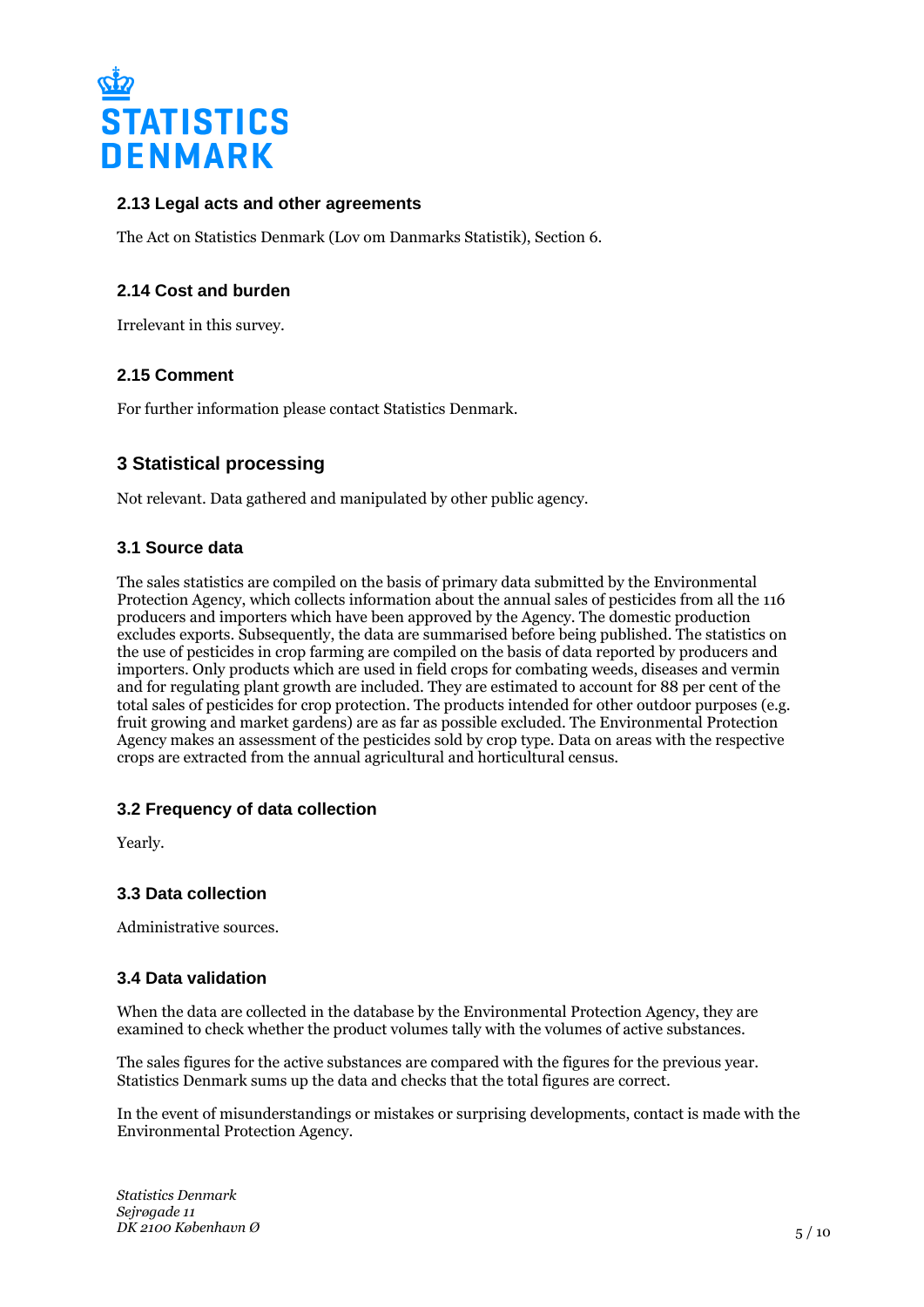

## **3.5 Data compilation**

Not relevant for these statistics.

## **3.6 Adjustment**

Not relevant for these statistics.

## **4 Relevance**

The statistics cover the need for information on which substances and amounts of pesticides that are being used. This information is used along with the documentation used in connection with approval of pesticides, as an essential prerequisite in order to assess some of the environmental and health risks associated with the use of pesticides.

## **4.1 User Needs**

Local authorities, counties, ministries, organisations, international organisations, the media, private companies, institutions of education and private individuals who take an interest in pesticide sales and the use of pesticides in crop farming.

#### **4.2 User Satisfaction**

Not evaluated.

#### **4.3 Data completeness rate**

Work in progress.

# **5 Accuracy and reliability**

None.

## **5.1 Overall accuracy**

The technical quality of the statistics is very high, among other things because the statistics cover the total area and there is a very high response rate. When the data are collected in the database by the Environmental Protection Agency, they are examined to check whether the product volumes tally with the volumes of active substances. The sales figures for the active substances are compared with the figures for the previous year. Statistics Denmark sums up the data and checks that the total figures are correct. In the event of misunderstandings or mistakes or surprising developments, contact is made with the Environmental Protection Agency.

## **5.2 Sampling error**

Not relevant for these statistics.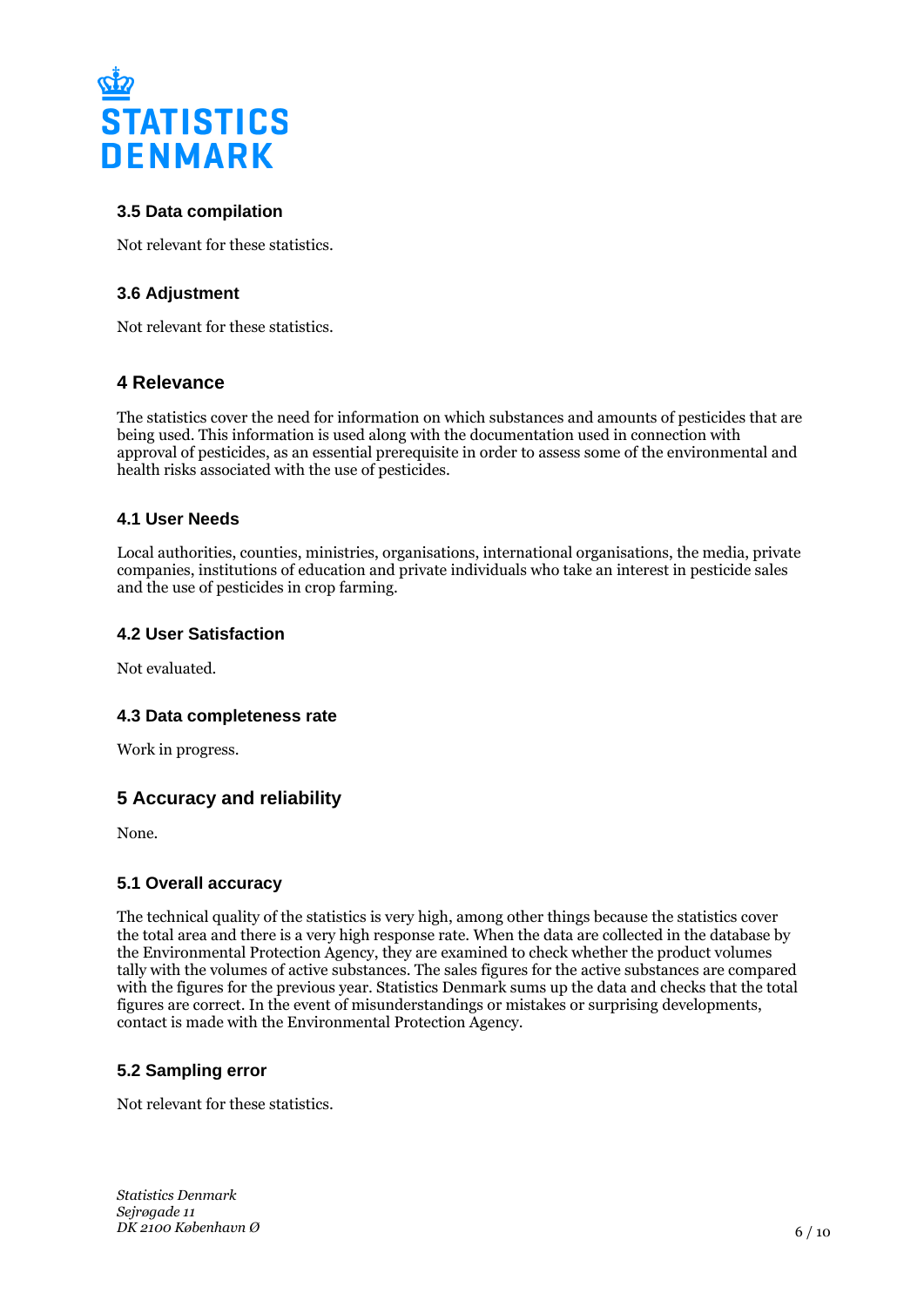

## **5.3 Non-sampling error**

Not relevant for these statistics.

## **5.4 Quality management**

Statistics Denmark follows the recommendations on organisation and management of quality given in the Code of Practice for European Statistics (CoP) and the implementation guidelines given in the Quality Assurance Framework of the European Statistical System (QAF). A Working Group on Quality and a central quality assurance function have been established to continuously carry through control of products and processes.

#### **5.5 Quality assurance**

Statistics Denmark follows the principles in the Code of Practice for European Statistics (CoP) and uses the Quality Assurance Framework of the European Statistical System (QAF) for the implementation of the principles. This involves continuous decentralized and central control of products and processes based on documentation following international standards. The central quality assurance function reports to the Working Group on Quality. Reports include suggestions for improvement that are assessed, decided and subsequently implemented.

#### **5.6 Quality assessment**

Data collected by another agency, and it is therefore difficult to come up with an accurate assesment of the statistics overall quality. However, validity is checked using other sources for comparison, and consequently it is estimated to be of reasonable quality.

## **5.7 Data revision - policy**

Statistics Denmark revises published figures in accordance with the [Revision Policy for Statistics](https://www.dst.dk/en/OmDS/strategi-og-kvalitet/revisionspolitik.aspx)  [Denmark.](https://www.dst.dk/en/OmDS/strategi-og-kvalitet/revisionspolitik.aspx) The common procedures and principles of the Revision Policy are for some statistics supplemented by a specific revision practice.

## **5.8 Data revision practice**

No provisional statistics are published. The pesticide statistics from the Danish Plant Protection Agency are published at the end of February and at the beginning of March. The statistics only include sales from members. According to the Danish Crop Protection Association the pesticide statistics include 95 per cent of sales. If these data were to be used to publish provisional statistics, it would be necessary to make an enumeration of the last 5 per cent of sales.

# **6 Timeliness and punctuality**

The statistics was published according to schedule.

#### **6.1 Timeliness and time lag - final results**

Annually. The statistics was published within two weeks of Statistics Denmark receiving data from the Danish Environmental Protection Agency.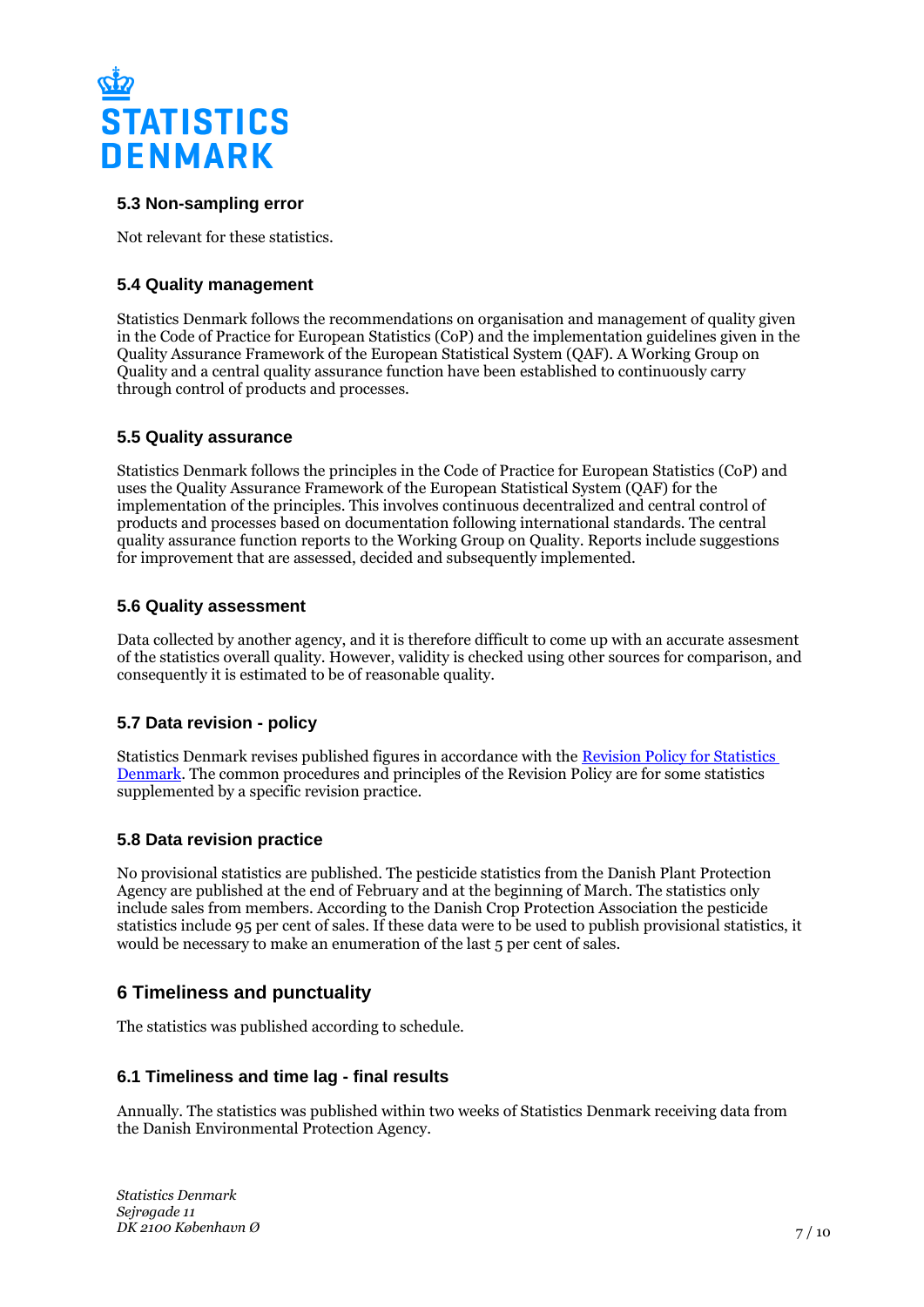

# **6.2 Punctuality**

The statistics was published according to schedule.

# **7 Comparability**

The Danish Crop Protection Association also collects data about sales of pesticides. However, the material is not suitable for use in connection with the compilation of pesticide statistics as the association only has nineteen members. The statistics can give a rough idea about developments. The statistics are published earlier than data are received from the Danish Environmental Protection Agency.

# **7.1 Comparability - geographical**

No or poor comparison with international statistics.

## **7.2 Comparability over time**

The Environmental Protection Agency evaluates and approves the pesticides. In the light of new information some pesticides can be phased out. Some substances which used to be characterised as active substances can now be characterised as adhesive substances. Therefore, data break may be seen.

## **7.3 Coherence - cross domain**

The Danish Crop Protection Association also collects data about sales of pesticides. However, the material is not suitable for use in connection with the compilation of pesticide statistics as the association only has nineteen members. The statistics can give a rough idea about developments. The statistics are published earlier than data are received from the Danish Environmental Protection Agency.

## **7.4 Coherence - internal**

Not relevant for these statistics.

# **8 Accessibility and clarity**

Environment and Energy (*Statistical News*) and *StatBank Denmark*.

## **8.1 Release calendar**

The publication date appears in the release calendar. The date is confirmed in the weeks before.

#### **8.2 Release calendar access**

The Release Calender can be accessed on our English website: [Release Calender.](https://www.dst.dk/en/Statistik/offentliggoerelser.aspx)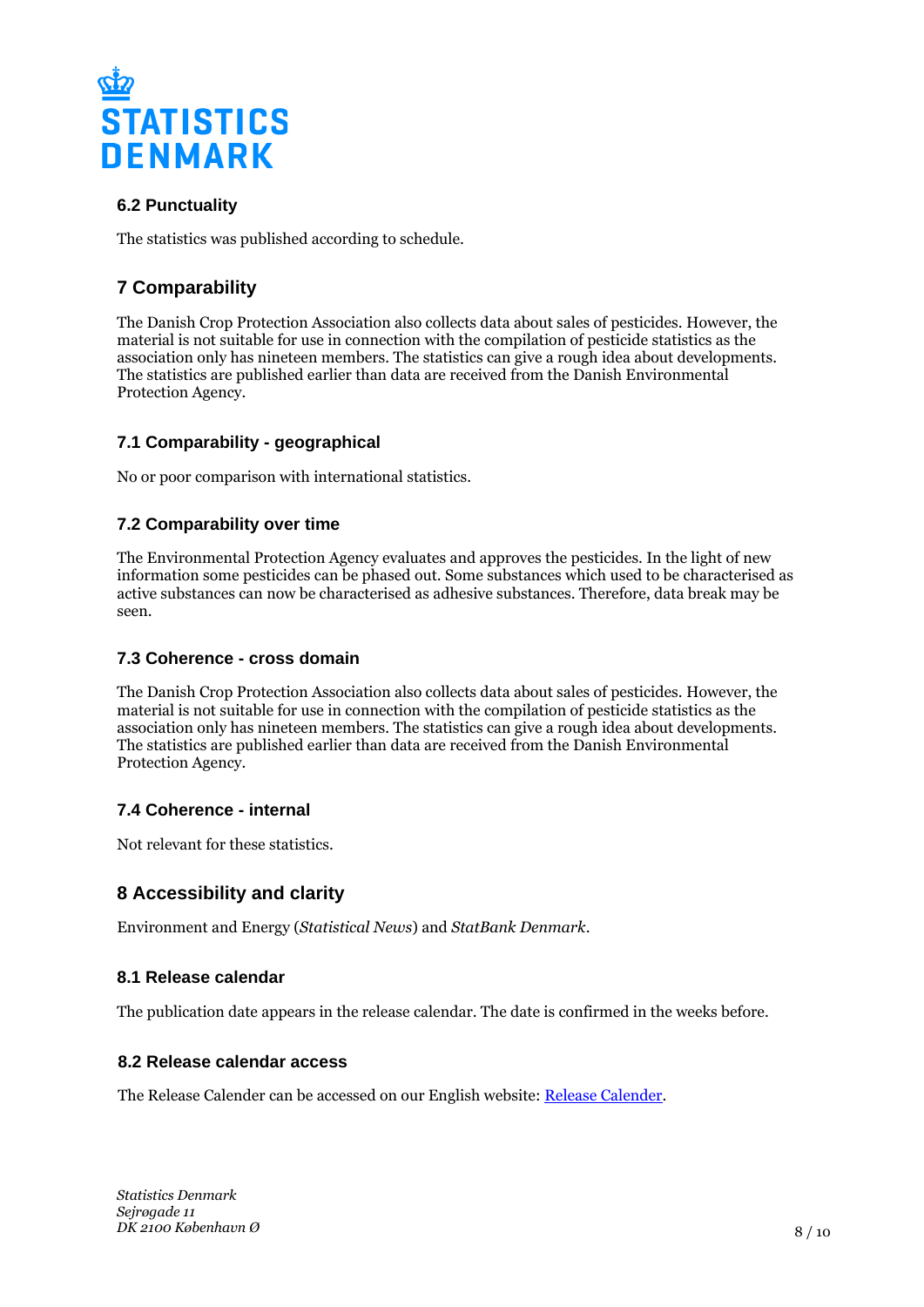

## **8.3 User access**

Statistics are always published at 8:00 a.m. at the day announced in the release calendar. No one outside of Statistics Denmark can access the statistics before they are published.

#### **8.4 News release**

There is no separate news release for this statistic.

#### **8.5 Publications**

Annual publications: *Statistical Yearbook* and *Statistical 10-year Review*.

#### **8.6 On-line database**

PEST<sub>1</sub> and PEST<sub>2</sub>

#### **8.7 Micro-data access**

The National Environmental Protection Agency keeps the data t micro level. As regards sales of pesticides, Statistics Denmark has figures from 1975. As regards the use of pesticides in crop farming, Statistics Denmark has figures from 1981. For both statistics, only data from 1981 onwards are stored electronically.

#### **8.8 Other**

Access to micro data can be applied for at the Agency for Environment.

## **8.9 Confidentiality - policy**

[Statistics Denmark Confidentiality politic](https://www.dst.dk/en/TilSalg/Forskningsservice/Dataadgang.aspx)

#### **8.10 Confidentiality - data treatment**

Not relevant for these statistics.

#### **8.11 Documentation on methodology**

The documentation is stored in an internal Word document.

#### **8.12 Quality documentation**

Results from the quality evaluation of products and selected processes are available in detail for each statistics and in summary reports for the Working Group on Quality.